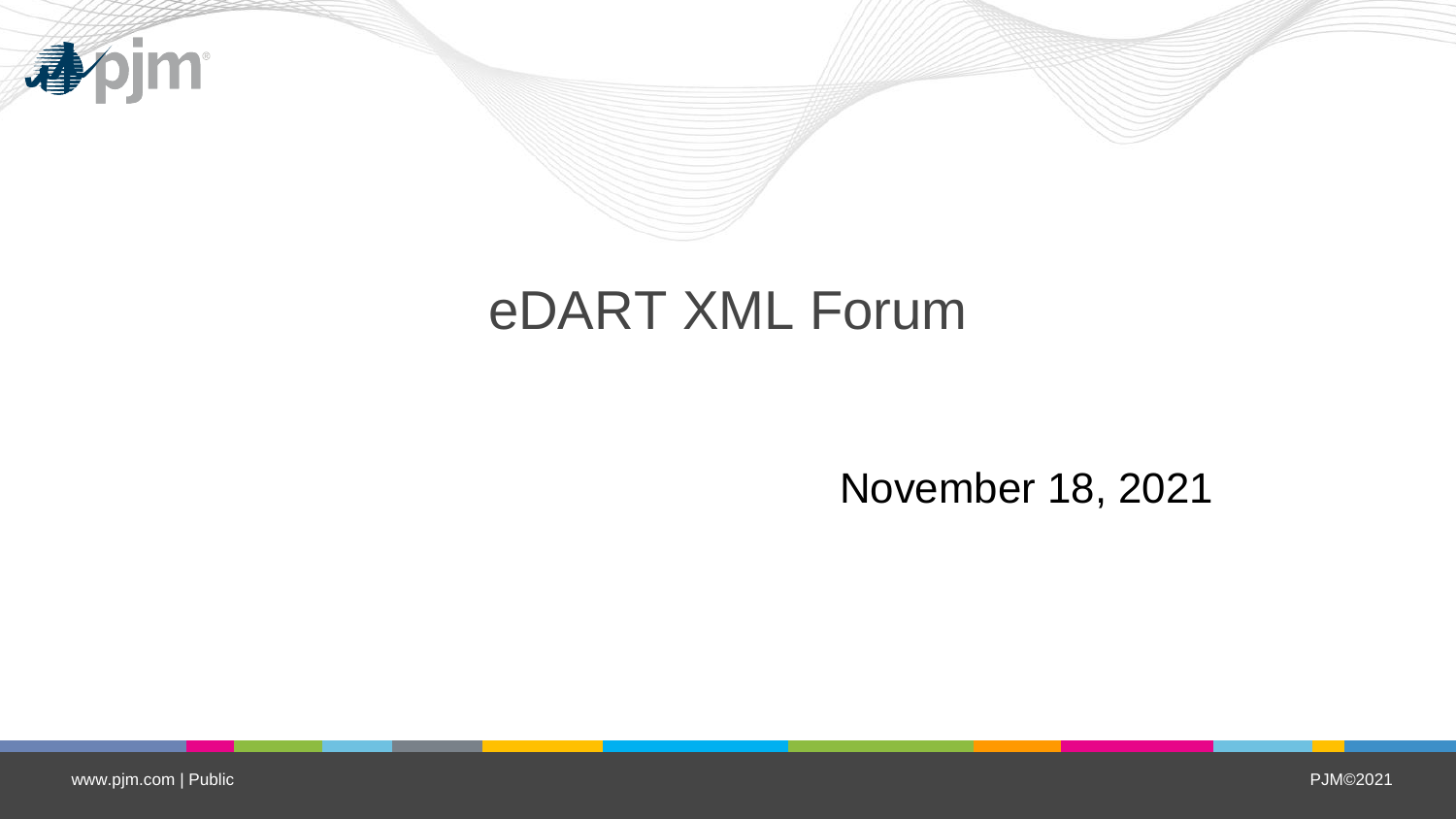



- eDART Browserless Refresh Update
- eDART User Account Migration to Account Manager
- December 2021 Enhancements
- Question and Answer Resolution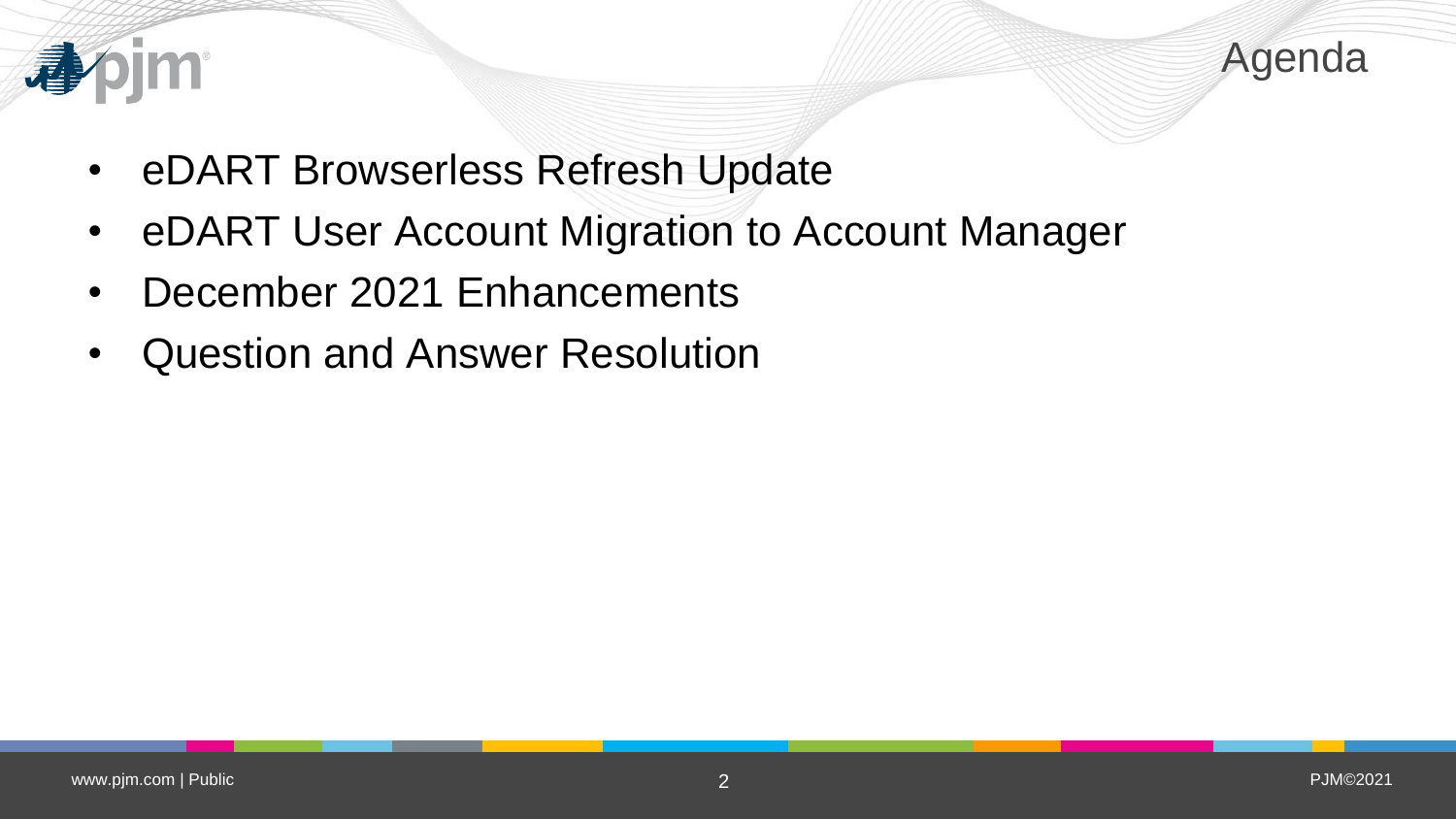

Winter Model Build

eDART Advance Winter 2021 Model Build tentatively scheduled for November 23

- Download updated equipment lists in eDART
- Transmission Tickets can be created or updated with future equipment
- Equipment List/Complete Descriptions file: <https://edart.pjm.com/reports/equiplist.csv> will be updated on Model Build Date; December 7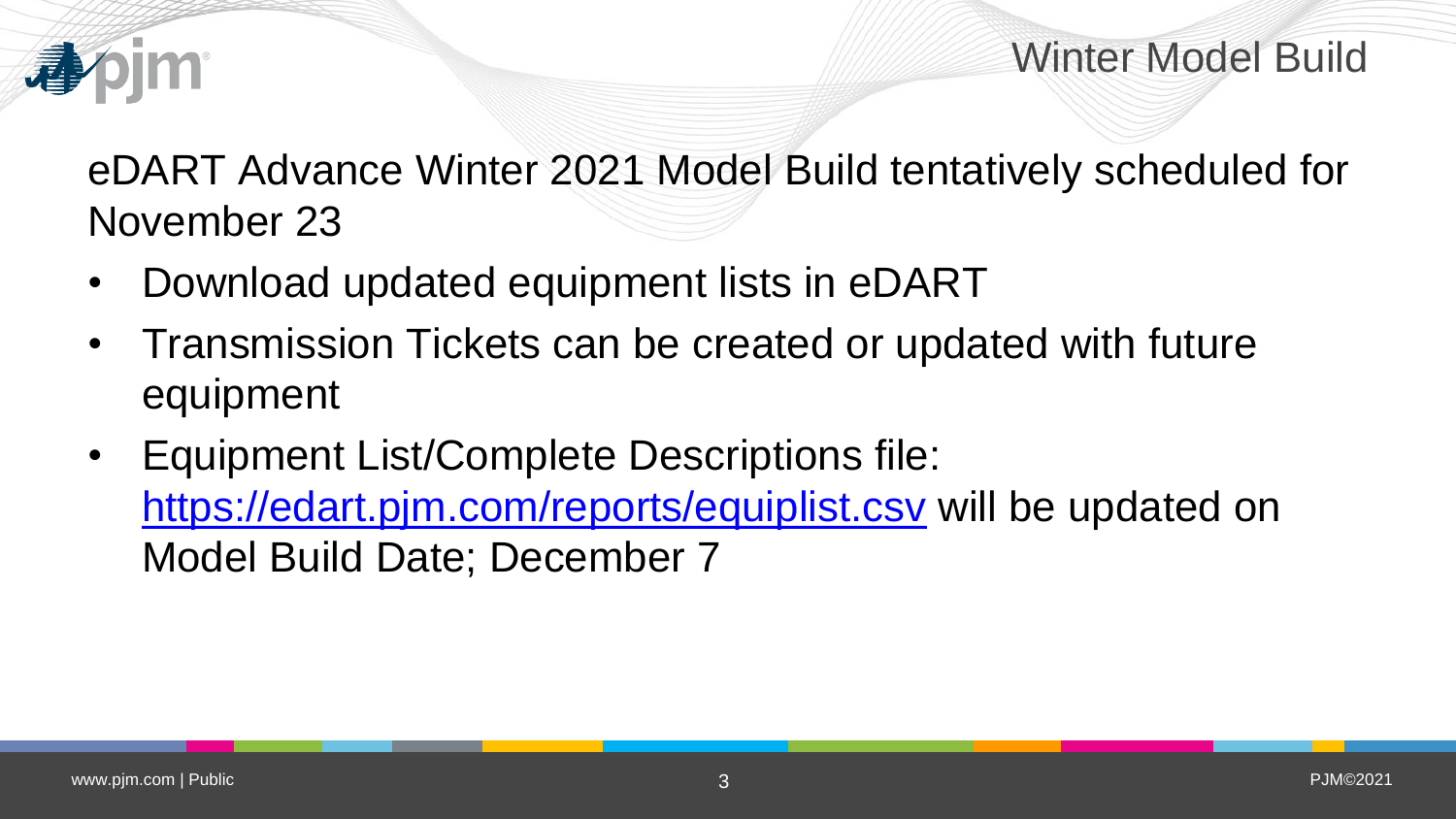

# eDART Browserless Refresh Update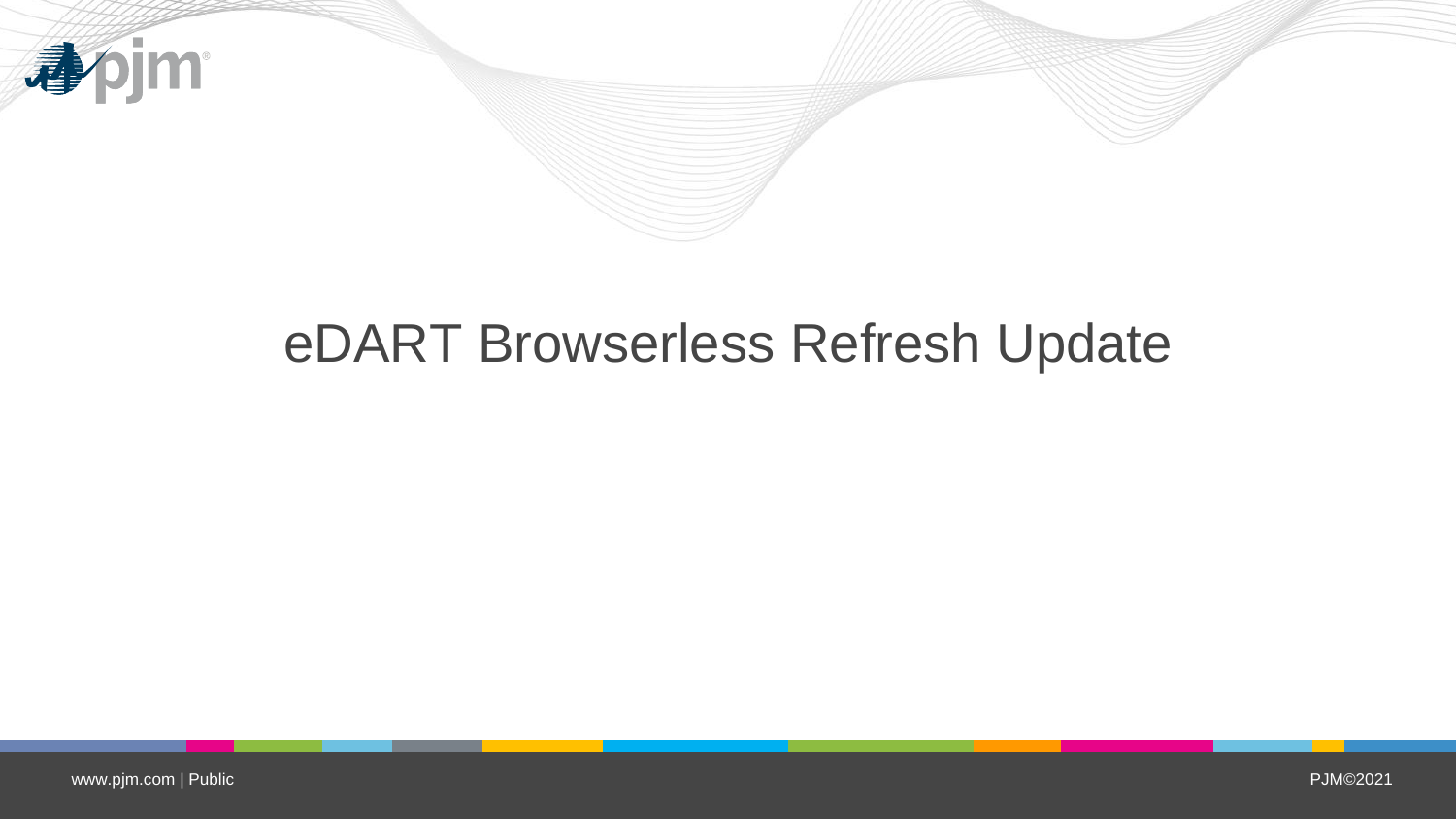

- [Phase 1](https://pjm.com/-/media/committees-groups/forums/edart/edartxml/2021/20210315/20210315-xml-forum-presentation.ashx): transition to PJM CLI
- [Phase 2](https://www.pjm.com/-/media/committees-groups/forums/edart/edartxml/2021/20210913/20210913-presentation.ashx): minor enhancements and fixes
- See [Dart Browserless User Guide](https://pjm.com/-/media/etools/edart/dart-browserless-user-guide.ashx) for more information about PJM-CLI use for eDART.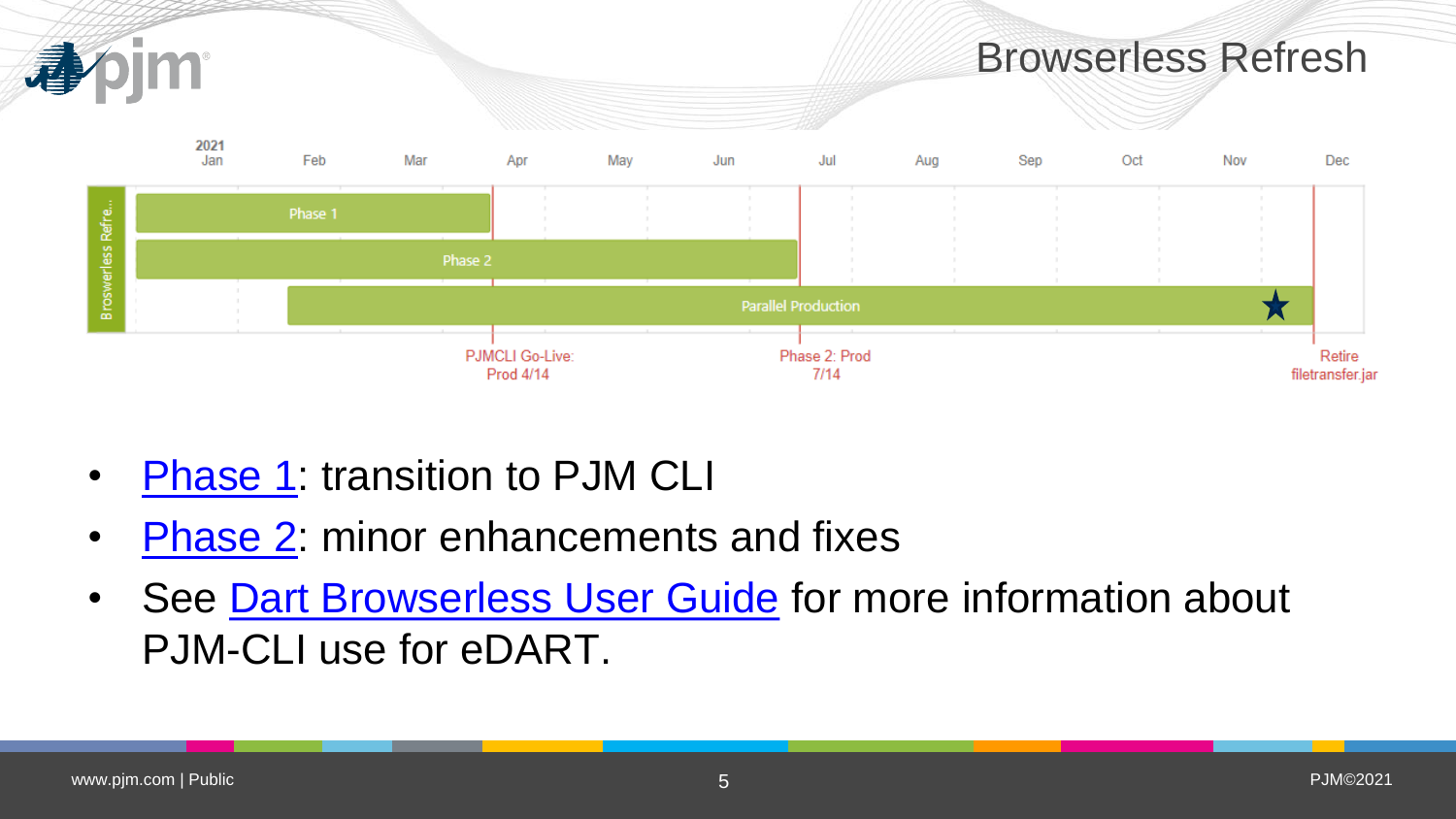#### Browserless Refresh

**UPDATE (as of 12/1/2021): Retirement date for legacy eDART Browserless is no longer 12/8/2021. The new date will be shared as soon as possible.** 

Retirement of eDART Browserless in **Production - Wednesday, 12/8/2021**

- Retired in Train on November 3
- Impacts: Users currently integrating with eDART via filetransfer.jar, edartrest.jar, or any custom product (unless necessary updates are made).
- Requests must include a Basic authentication header and a 'dart' parameter with a value of 'true'.
- Examples of how to use the PJM-CLI, and how to construct the [Basic authentication header, can be found in: Dart Browserless](https://pjm.com/-/media/etools/edart/dart-browserless-user-guide.ashx)  User Guide.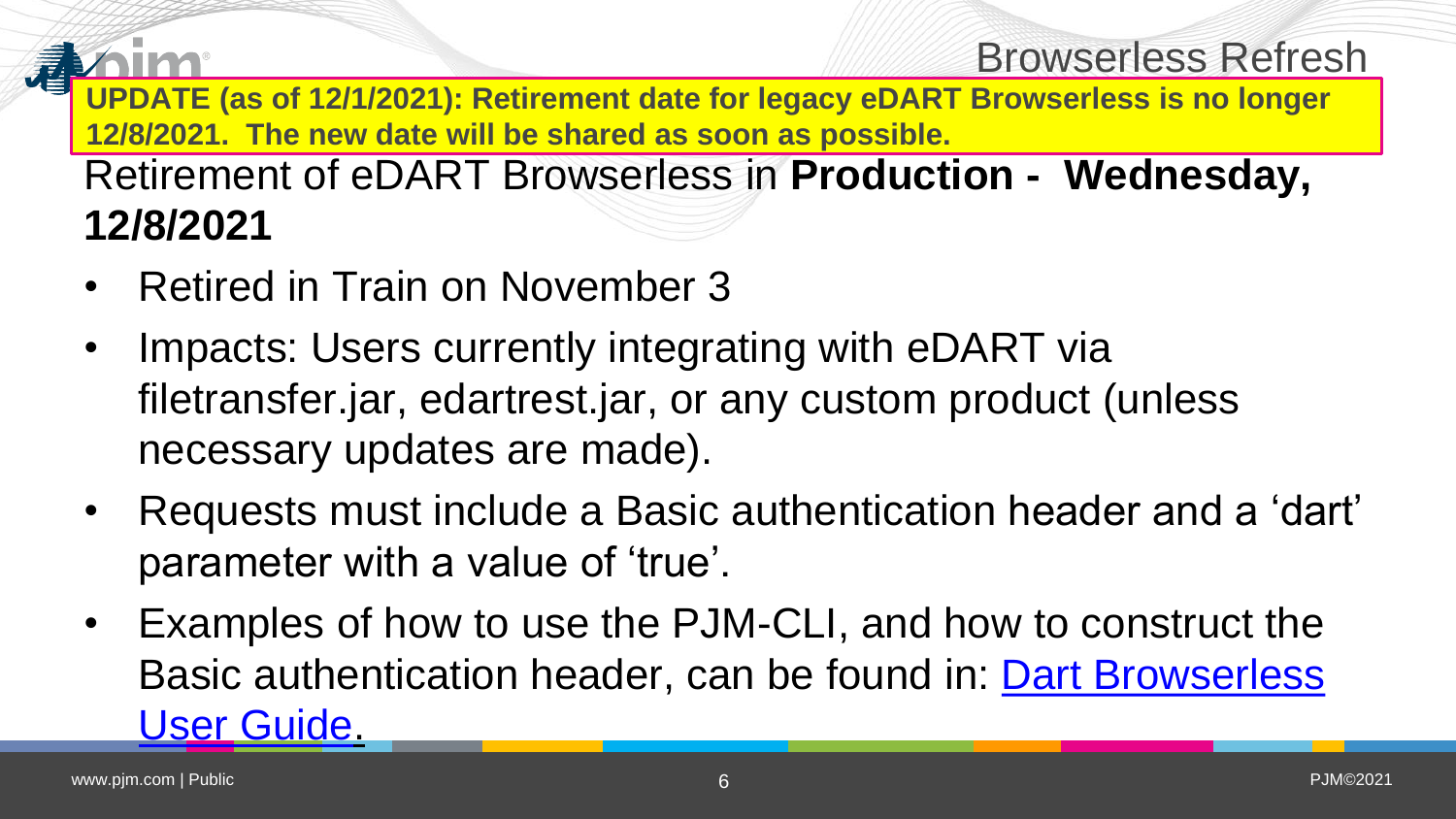

#### Browserless Refresh

### Check-in

- Any issues transitioning to Dart/PJM CLI?
- Any concerns with the 12/8 retirement?
	- If yes:
		- Estimated additional time needed?
		- Can UI upload and download options be used in the mean time?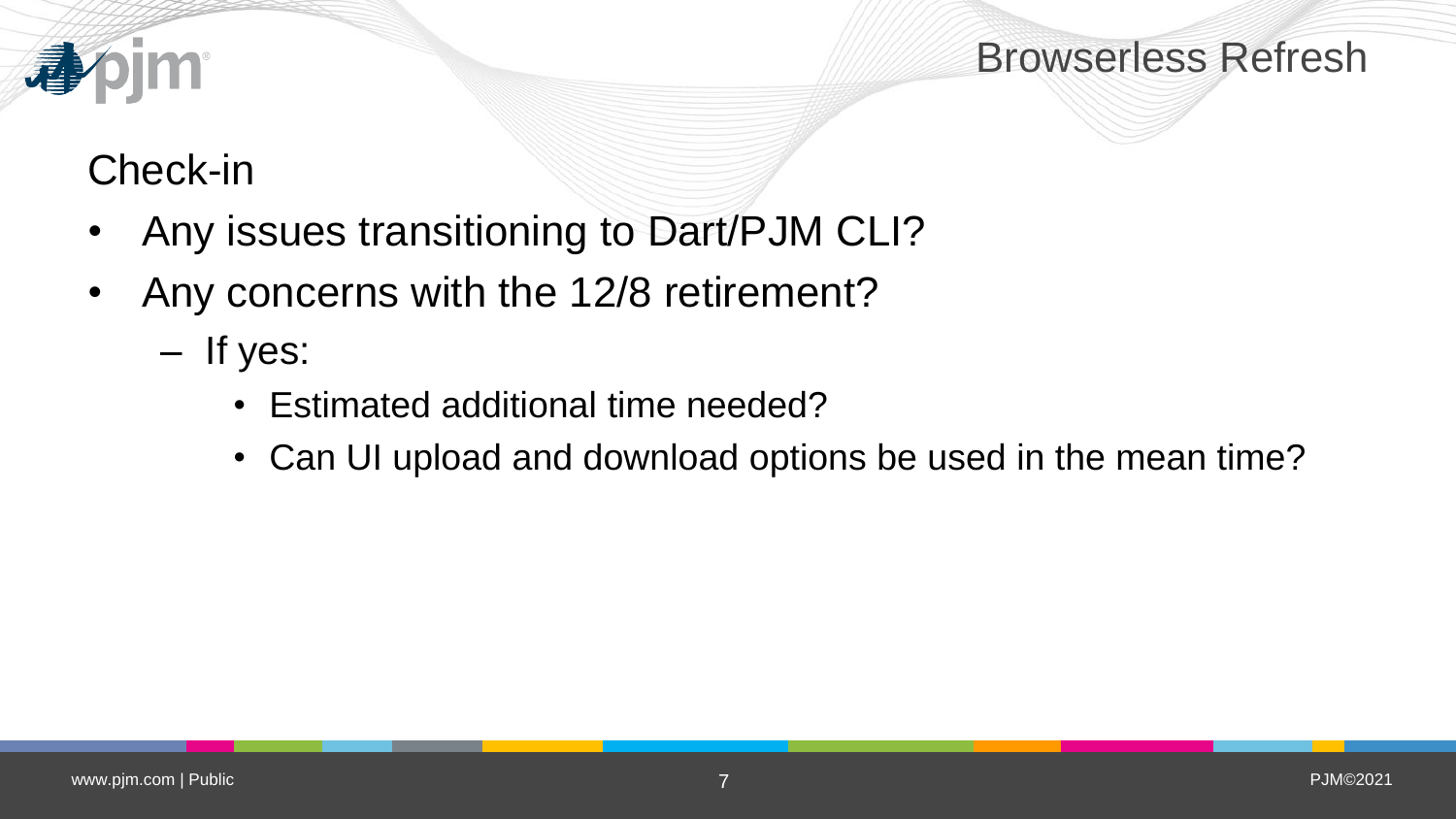

# eDART User Account Migration to Account Manager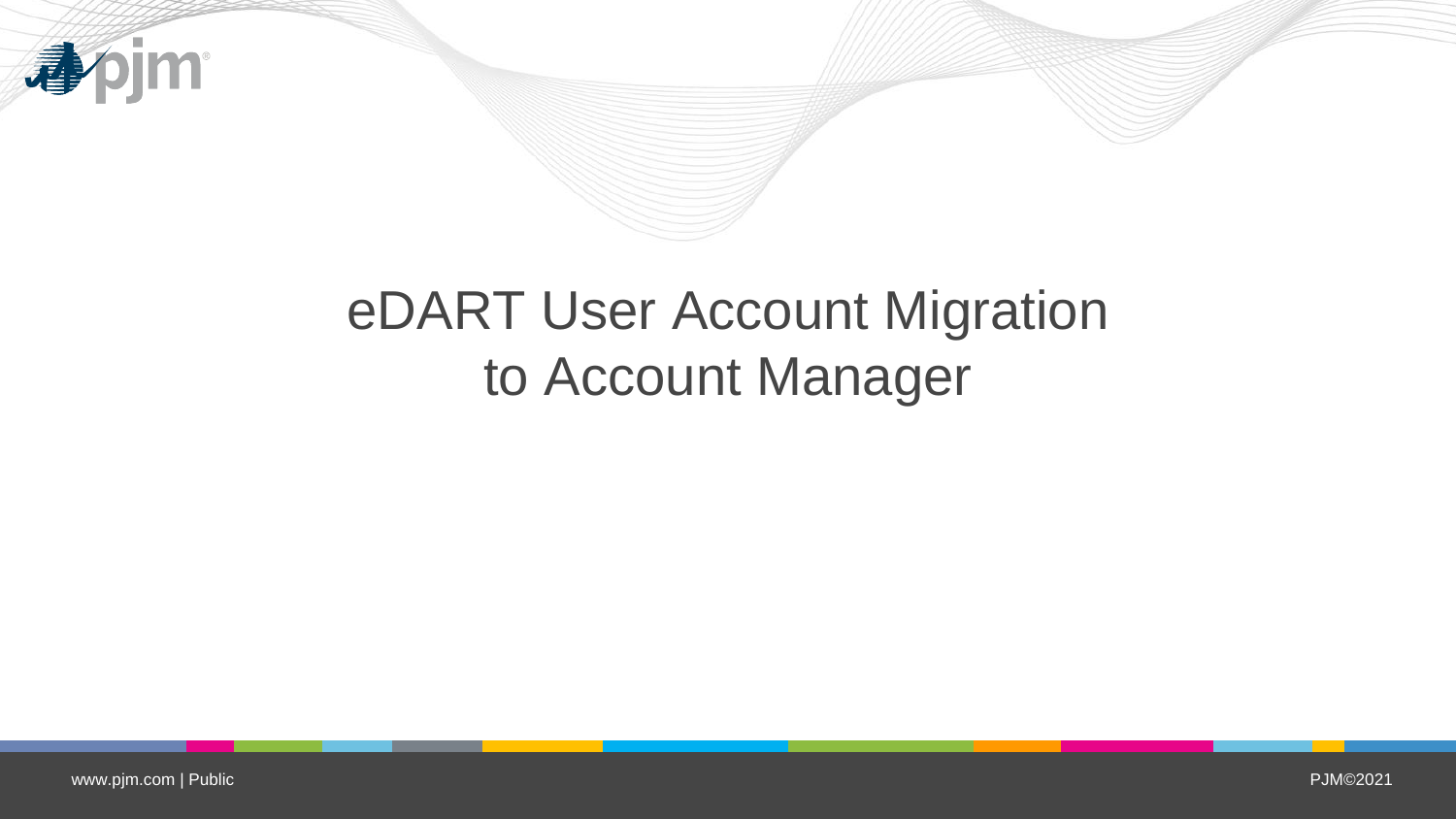

With the eDART refresh, management of eDART user accounts will be migrated to Account Manager.

- Implementation Timeline: TBD
- Account Manager will be used for all new eDART account requests
- Plans currently underway to:
	- Review existing eDART accounts and update email addresses
	- Clean up dormant and invalid accounts
	- Work with eDART Company Account Managers (CAMs)
		- Review window: **January to February 2022**.
- See [Migration to Account Manager FAQ o](https://pjm.com/-/media/committees-groups/forums/edart/postings/migration-to-account-manager-faq.ashx)n [eDART Forum](https://pjm.com/committees-and-groups/forums/edart-forum) home page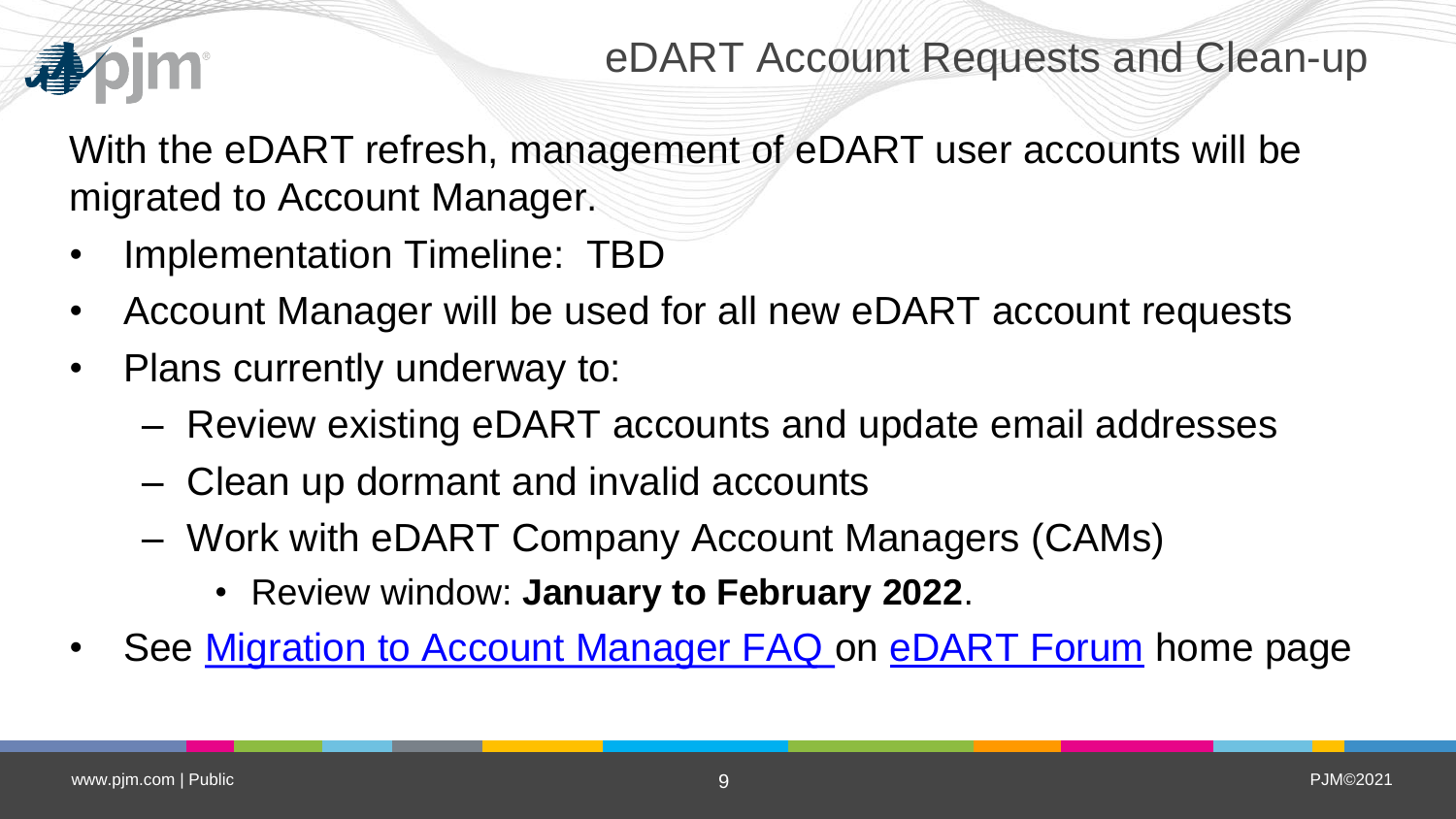

### December 2021 Enhancements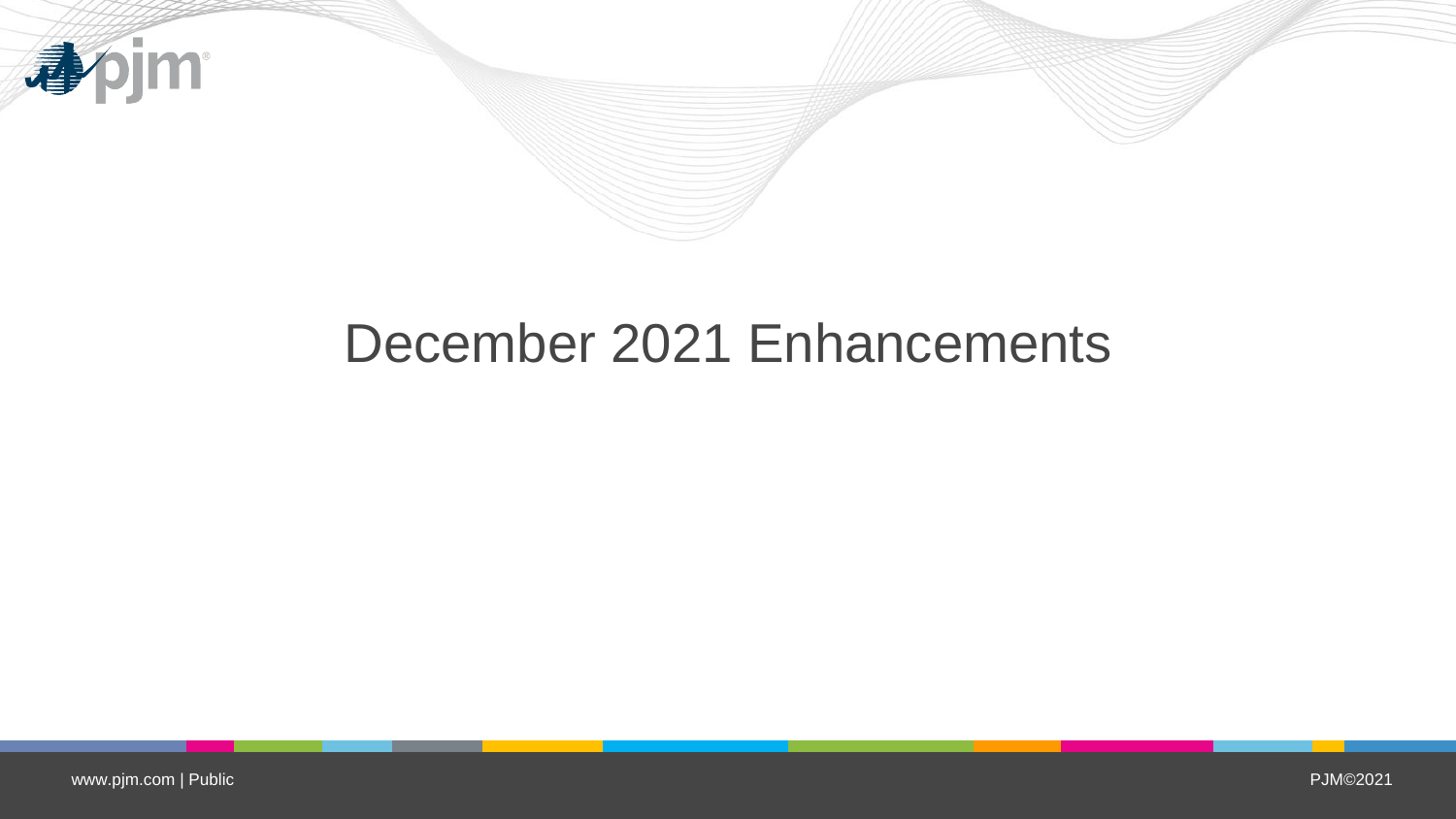

Release Schedule

Production release of December enhancements scheduled for Wednesday, December 15<sup>th</sup>.

- eDART unavailability will be announced at least 3 business days prior.
- Sandbox/Training release week of November 29.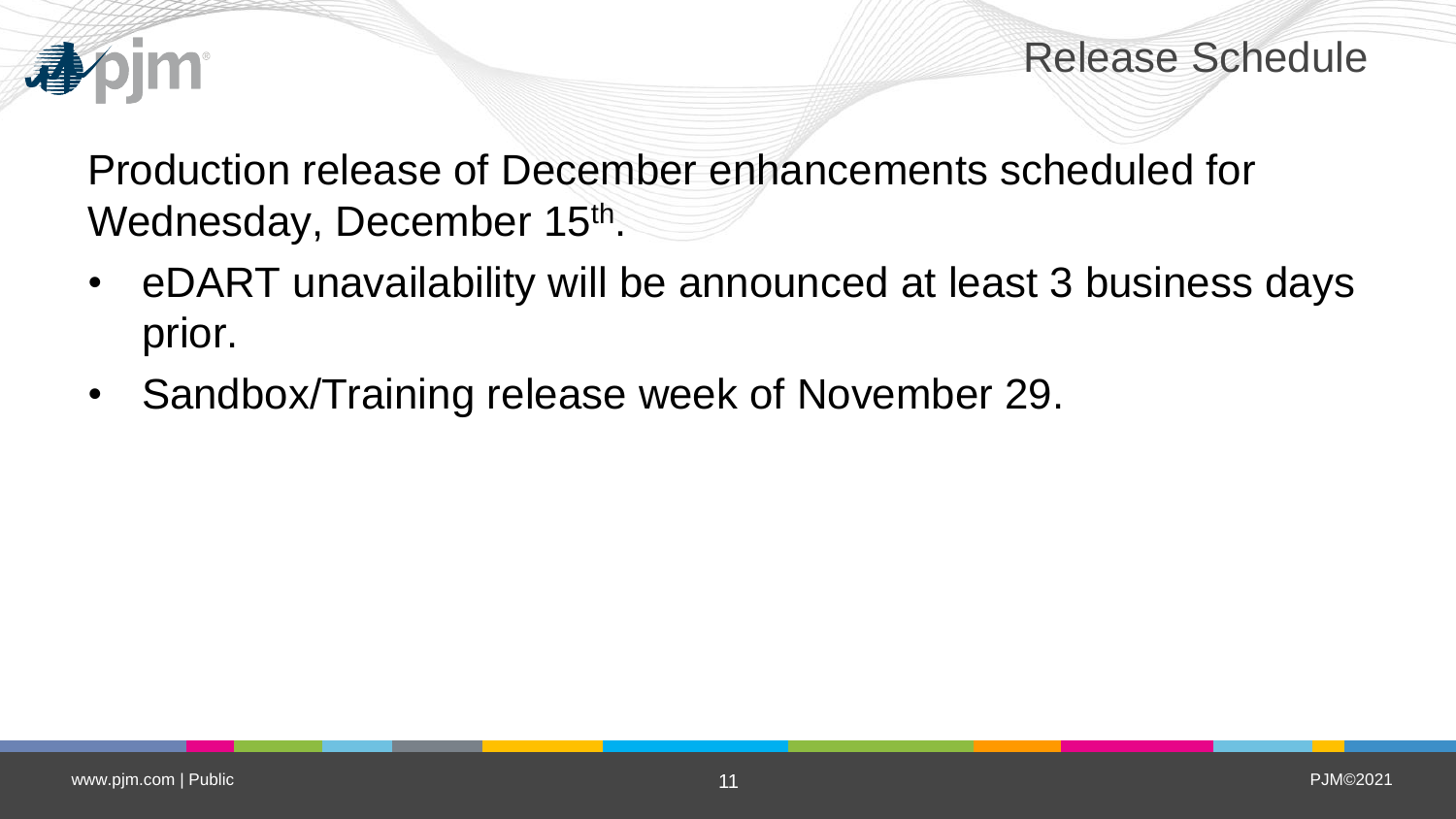

Ticket Downloads Changes

System error currently being returned when user tries to download a large number of tickets at the same time.

- New error message to be returned: *Unable to parse request. Please check request construction, filters used, and/or parameter count (max: 1000).*
- New business rules for Transmission Ticket downloads:
	- If no ticket IDs are provided, eDART will only return 'current' tickets.
	- If request is made for more than 500 tickets, error message will be returned: *Error requesting #### IDs. Please modify your request to return 500 or less IDs.*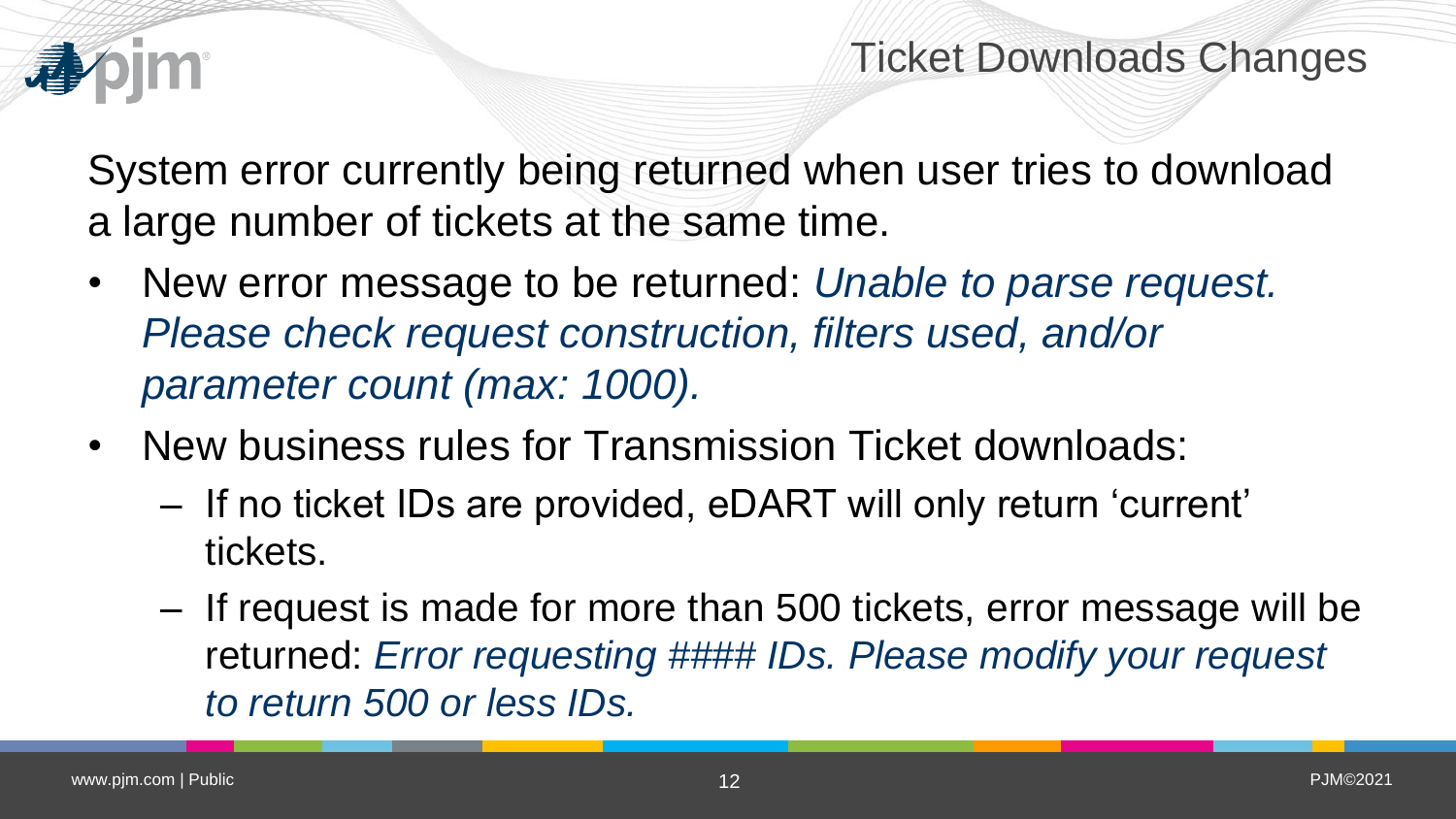

Ticket UI Downloads Changes

- Blank row to be removed for ticket downloads currently used to download all tickets.
- Display tickets by Company Ticket ID? to be removed for EMS Tripped downloads.
	- Automatic EMS Tripped tickets are not created with Company Ticket IDs.
- Include historical checkbox to be removed for EMS Tripped and Trans Ticket downloads.
	- Users should use Trans Ticket by Date downloads to get historical tickets.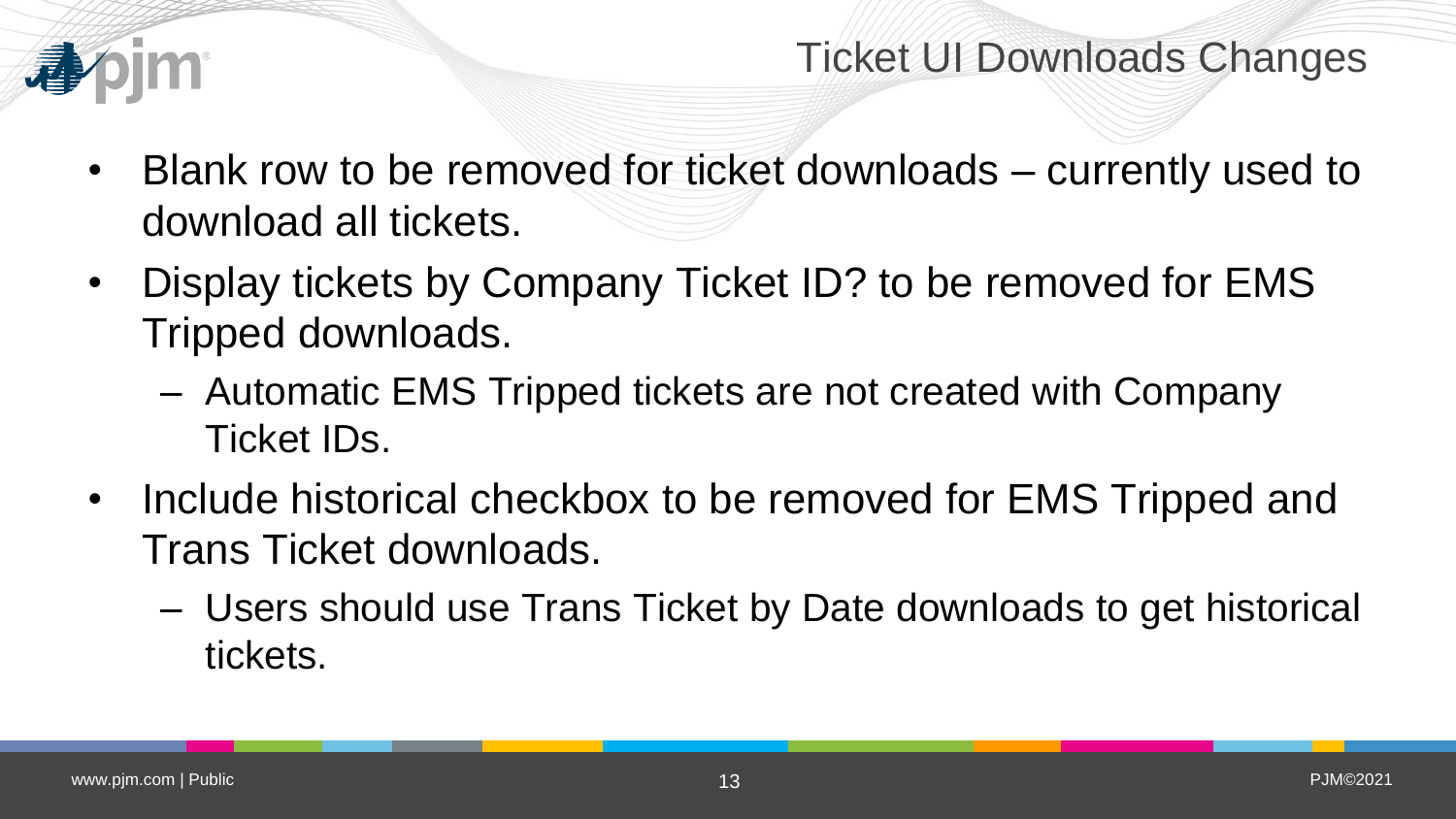

New XML upload and download available for forecasted dynamic ratings.

- Browserless equivalent of the CSV file used on the web UI
	- Download type = dynamicratings
	- Valid parameters: start and stop (dates: mm/dd/yyyy)
	- Default returns current and future ratings

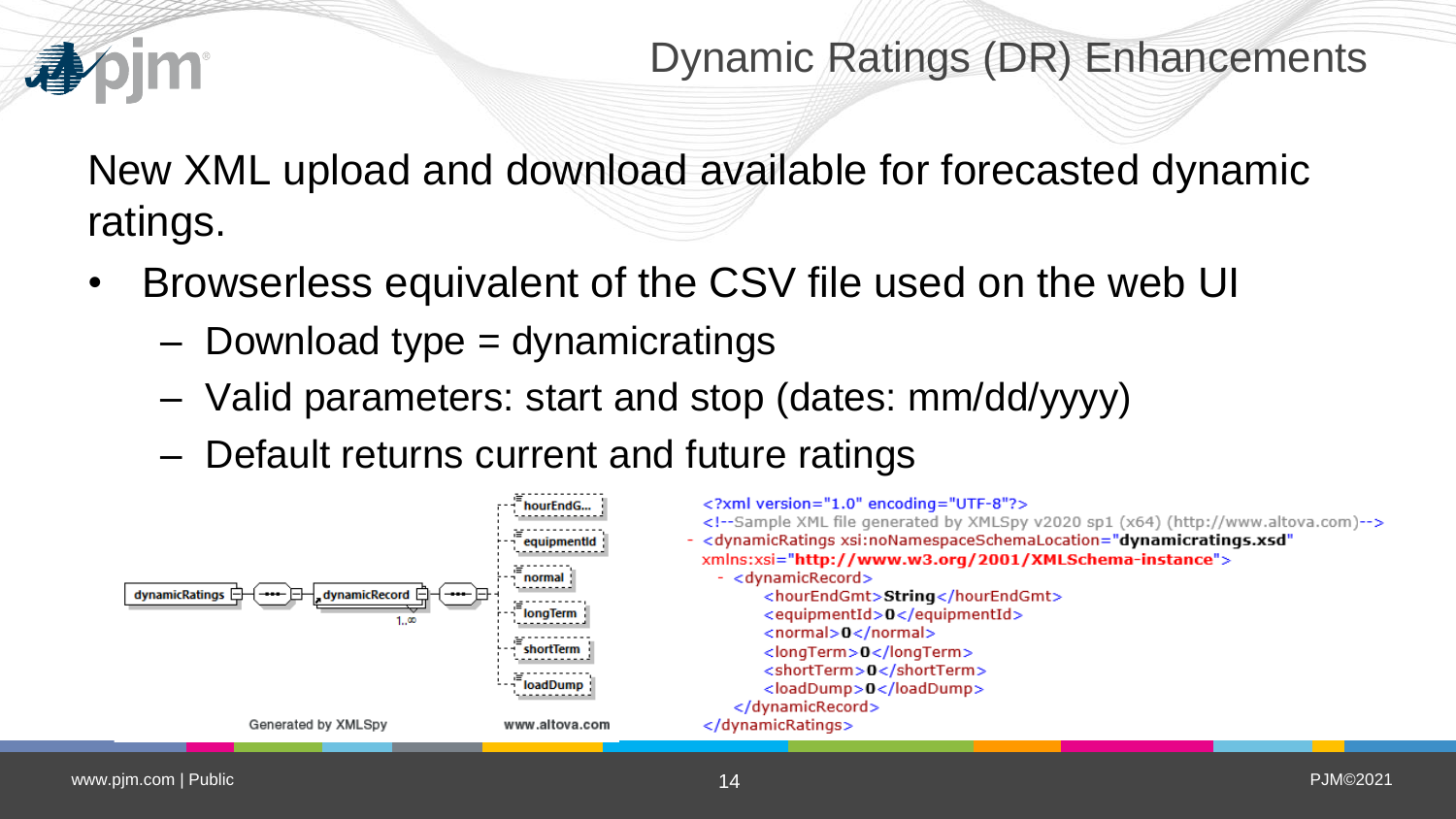

#### Dynamic Ratings (DR) Enhancements

• Also available on Download UI.

| <b>eDART TERM Dynamic Ratings XML File Download</b> |                                      |  |  |  |  |  |  |  |  |  |
|-----------------------------------------------------|--------------------------------------|--|--|--|--|--|--|--|--|--|
| <b>Choose Download Type</b>                         |                                      |  |  |  |  |  |  |  |  |  |
|                                                     |                                      |  |  |  |  |  |  |  |  |  |
|                                                     | <b>Start Date</b><br><b>End Date</b> |  |  |  |  |  |  |  |  |  |
|                                                     | (MM/DD/YYYY)<br>(MM/DD/YYYY)         |  |  |  |  |  |  |  |  |  |
|                                                     |                                      |  |  |  |  |  |  |  |  |  |
|                                                     | Save as a File?<br><b>Download</b>   |  |  |  |  |  |  |  |  |  |

• Upload Type column added to Dynamic Ratings Forecast form to indicate source of uploaded data.

| <b>TERM Dynamic Ratings Forecast</b>                              |                                                                                               |                                         |             |                  |                                                      |            |            |                                        |  |  |
|-------------------------------------------------------------------|-----------------------------------------------------------------------------------------------|-----------------------------------------|-------------|------------------|------------------------------------------------------|------------|------------|----------------------------------------|--|--|
| Company:                                                          |                                                                                               | Last 72 hours: 7 From Date:<br>To Date: |             |                  |                                                      |            |            |                                        |  |  |
| File to Upload: Choose File No file chosen<br><b>File Example</b> |                                                                                               |                                         |             |                  |                                                      |            |            |                                        |  |  |
| Download                                                          | <b>Upload Time</b>                                                                            | Company                                 | <b>User</b> |                  | Last Eff. Date  Used in Posting Rejected Upload Type |            |            | <b>Rejected Comments</b>               |  |  |
|                                                                   | 11/16/2021 16:49                                                                              |                                         |             | 11/18/2021 08:00 | Yes                                                  | <b>No</b>  | UI         |                                        |  |  |
|                                                                   | 11/16/2021 16:45                                                                              |                                         |             | 11/16/202115:00  | <b>No</b>                                            | <b>Yes</b> | UI         | No Current or Future data in the file. |  |  |
|                                                                   | 11/16/2021 16:43                                                                              |                                         |             | 11/17/2021 11:00 | <b>No</b>                                            | <b>No</b>  | <b>XML</b> |                                        |  |  |
|                                                                   | 11/16/2021 13:12                                                                              |                                         |             | 11/16/2021 14:00 | Yes                                                  | <b>No</b>  | <b>XML</b> |                                        |  |  |
|                                                                   | <b>Equipment List</b><br><b>Main Menu</b><br>Refresh<br><b>Submit Form</b><br><b>Download</b> |                                         |             |                  |                                                      |            |            |                                        |  |  |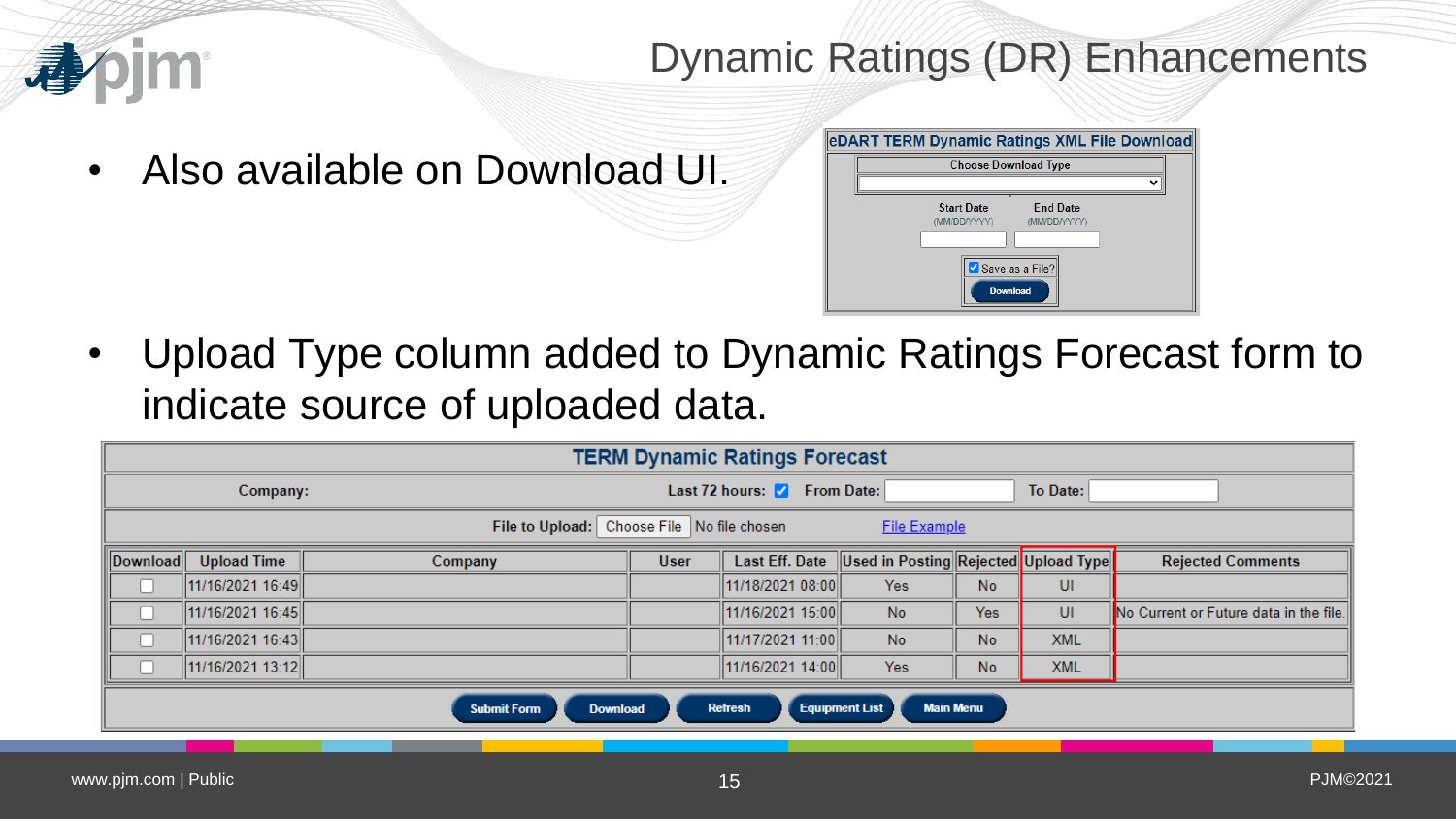

Dynamic Ratings (DR) Enhancements

- Update to TERM Equipment Report download to indicate if equipment is available for DR or not
	- $-$  Download type  $=$  terme
	- New true/false tag called <dynamic>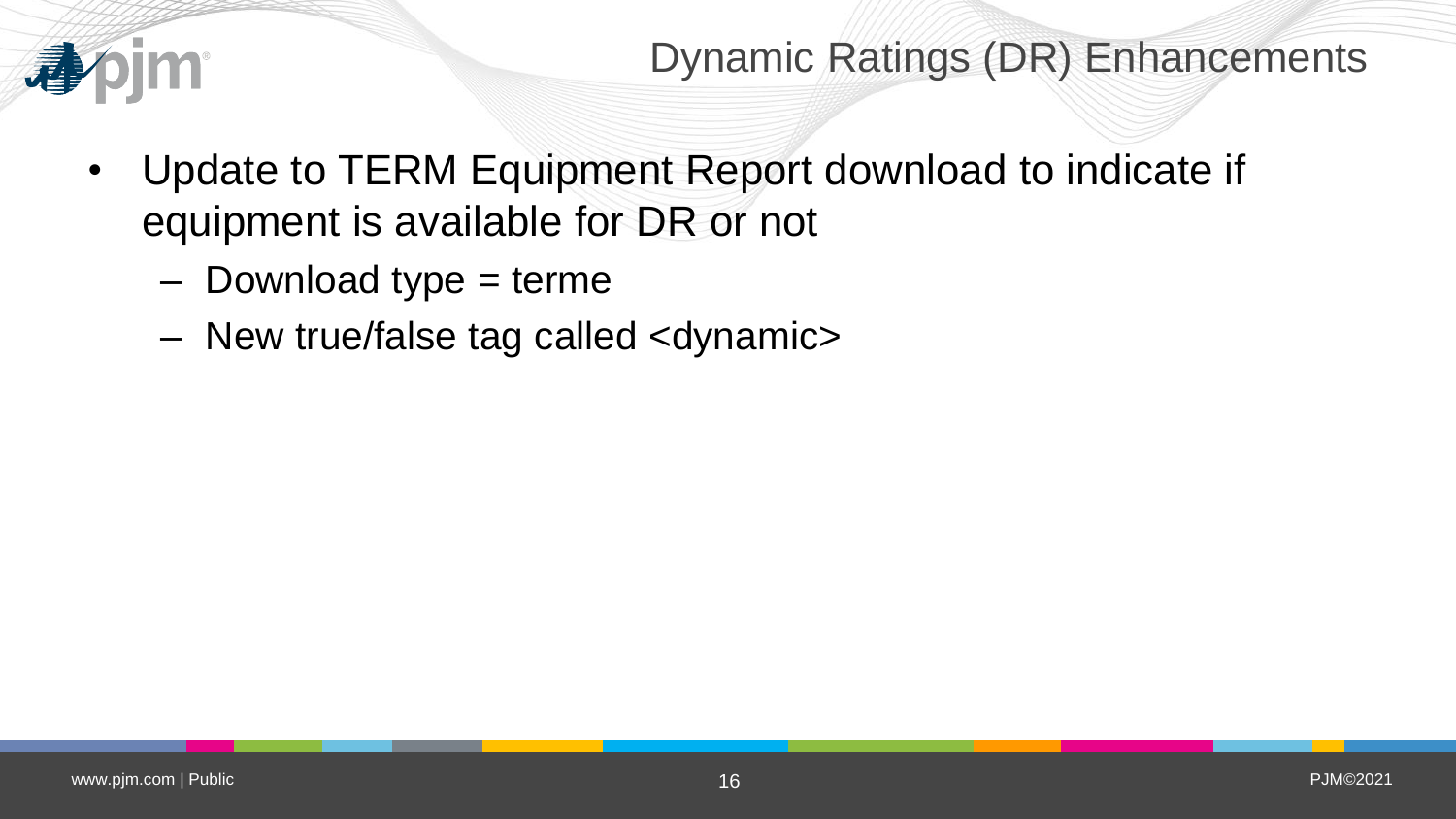

Other Enhancements

- Removal of requirement to have limitations on TERM tickets
	- Impacts newtermtic and revisetermtic uploads.
	- <limitations> tag is now optional.
- Default Status Change access change on Transmission Tickets
	- Details discussed during [11/1/2021 SOS-T](https://pjm.com/committees-and-groups/subcommittees/private-sys-op-trans) meeting
	- Impacts newtranstic and transticrevise uploads.
	- <equipment\_default> tag no longer valid and will be ignored.